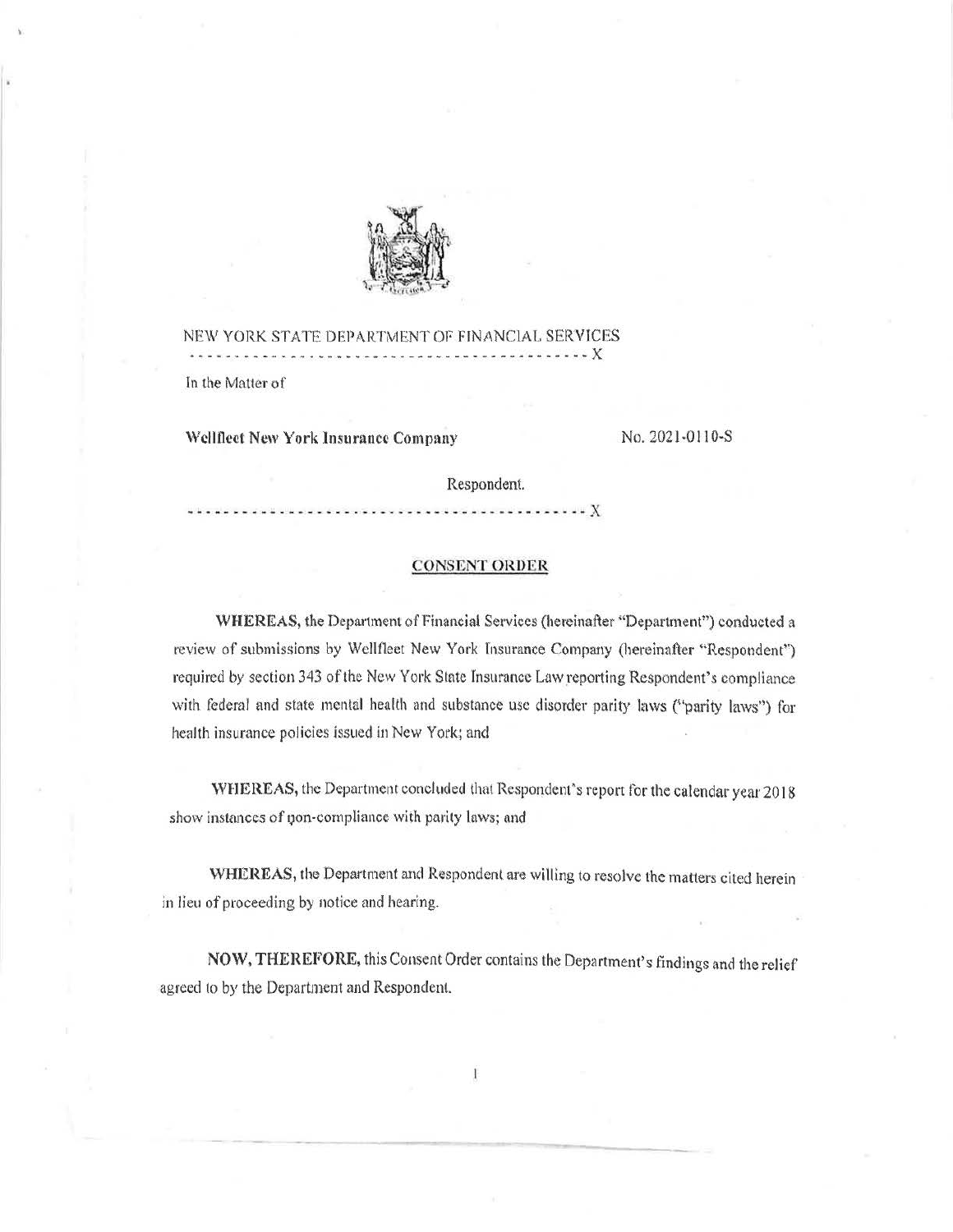### BACKGROUND

- 1. Respondent is a domestic insurance company authorized by Article 42 of the New York Insurance Law to issue accident and health insurance policies in New York State. Respondent sold comprehensive health insurance policies in New York State in 2017 and 2018.
- 2. The federal Mental Health Parity and Addiction Equity Act and its implementing regulations ("MHPAEA") requires insurers to provide mental health and substance use disorder ("MH/SUD") benefits in parity with medical and surgical ("med/surg") benefits. An insurer may not apply any quantitative treatment limitation ("QTL") to MH/SUD benefits in any benefit classification that is more restrictive than the predominant financial requirement or treatment limitation of that type applied to substantially all med/surg benefits in the same classification per 42 U.S.C §§ 300gg-26, and 45 C.F.R § 146.136(c)(2)(i).
- 3. New York Insurance Law § 3221(l) prohibits insurers from applying financial requirements or treatment limitations to substance use disorder benefits that are more restrictive than the predominant financial requirements and treatment limitations applied to substantially all med/surg benefits covered by the policy.
- 4. Federal regulation 45 C.F.R. § 146.136(h) prohibits the sale of a health insurance coverage that does not comply with MHPAEA.
- 5. New York Insurance Law § 343 requires insurers to submit information ("343 Reports") about the cost-sharing requirements for policies offered in the individual, small and large group markets, including but not limited to co-pays and coinsurance, for med/surg benefits, and MH/SUD benefits.
- 6. Respondent submitted 343 Reports for calendar years 2017 and 2018. Based on the information provided by Respondent for calendar year 2018, the Department required Respondent to complete a worksheet for identified policies demonstrating that the financial requirements imposed on MH/SUD benefits complied with MHPAEA and New York Insurance Law. The completed worksheets demonstrated that in calendar year 2018, Respondent sold policies that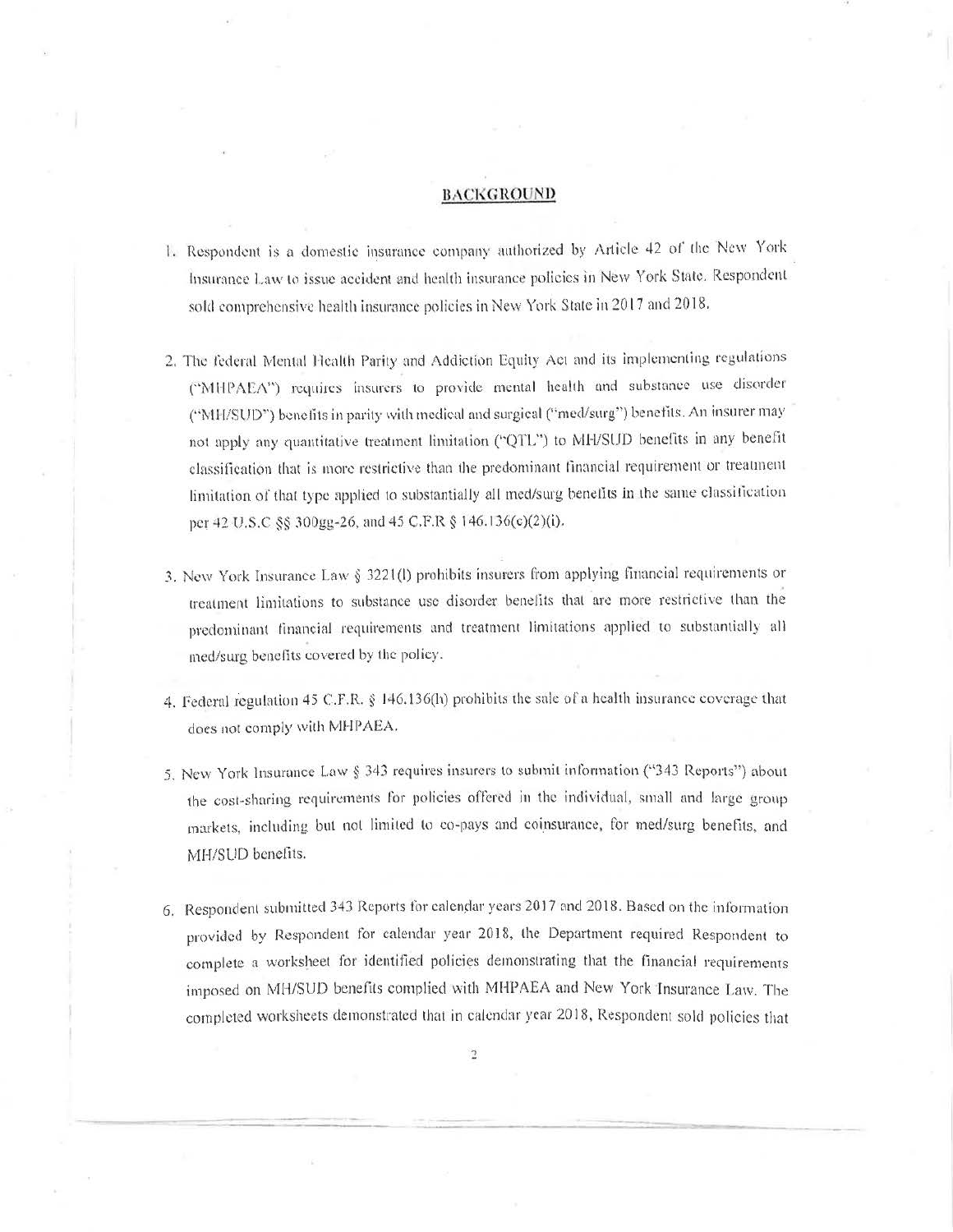imposed cost-sharing on MH/SUD benefits in the outpatient in-network office subclassification that was more restrictive than the predominant level imposed on med/surg benefits. Further, Respondent sold policies that imposed a type of cost sharing on MH/SUD benefits in the outpatient in-network other and outpatient out-of-network other subclassifications that was not imposed on substantially all of the med/surg benefits. In total, nine thousand one hundred and seventy-one  $(9,171)$  violations were found on six (6) separate policies, impacting seven thousand nine hundred fourteen (7,914) insureds, in contravention to 45 CFR § 146.136(h), New York Insurance Law§ 3221(1).

## **FlNDfNGS**

7. Respondent, for calendar year 2018, violated New York State Insurance Law and MHPAEA by selling policies that required insureds to either pay a type of cost share for MH/SUD benefits that was not applied to substantially all medical/surgical benefits, or pay an amount of cost share for MH/SUD benefits that was not the predominant level of cost share applied to medical/surgical bencfiis in the same classitication.

### **VlOLATIONS**

8. By reason of the foregoing, Respondent violated New York Insurance Law § 3221(1) and 45 CFR  $§ 146.136(c)(2)$  and (h).

## **AGREEMENT**

IT **[S HEREBY UNDERSTOOD AND AGREED** by Respondent, its successors, aud assigns (on behalf of its agents, representatives, employees, parent company, holding company, and any corporation, subsidiary, or division through which Respondent operates) that:

9. Respondent shall take all necessary steps to comply with parity laws in the future.

3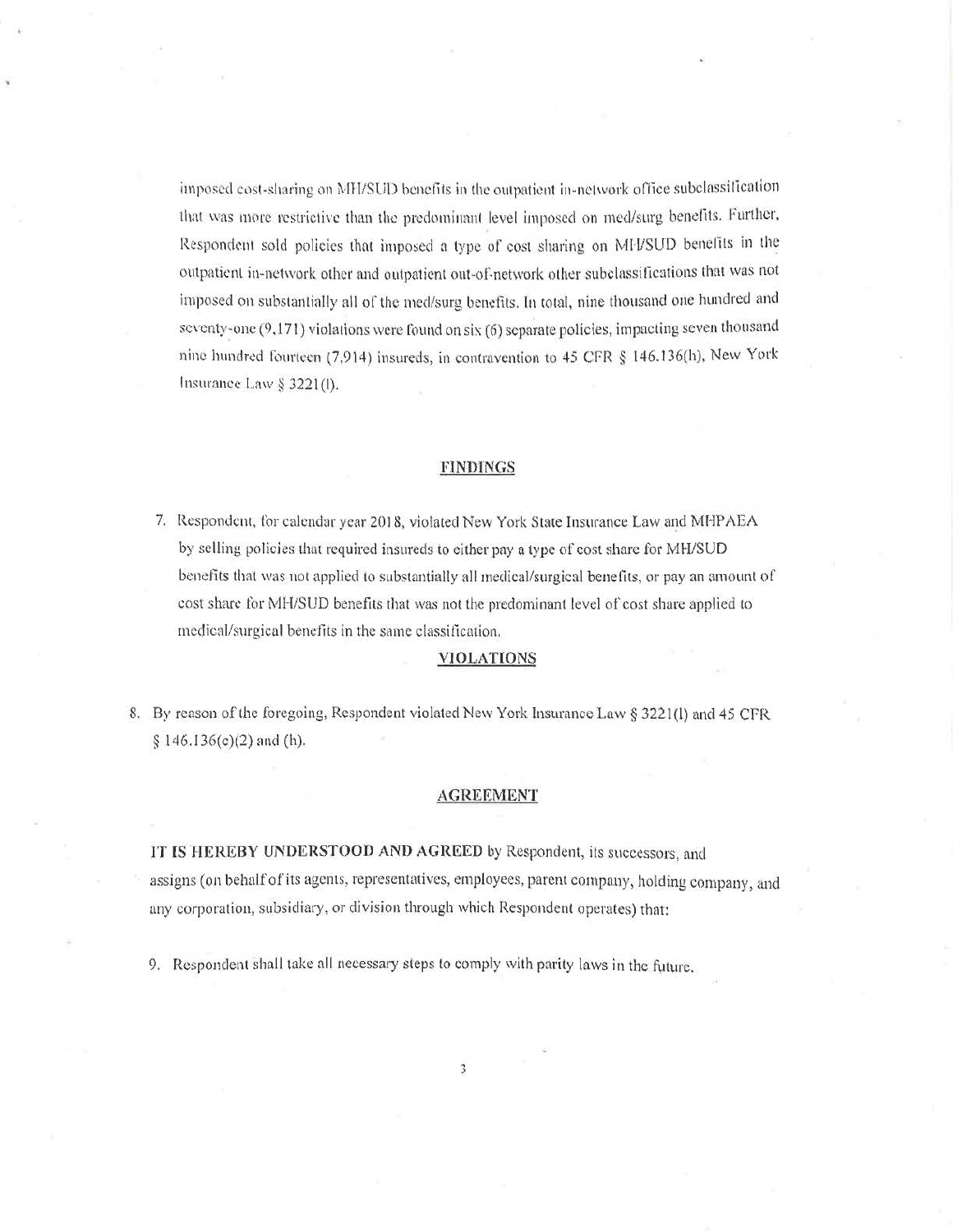- 10. No later than thirty (30) days from the date of this Order, Respondent shall submit to the Department a written plan that identifies all insureds impacted by Respondent's violations cited above, the process by which it will determine how much, if any, restitution is owed, including interest to insureds calculated according to New York Insurance Law § 3224-a(c), and a reasonable timeline for reprocessing the claims and refunding any amounts due to its insureds. Thereafter, Respondent shall submit a written report on a monthly basis demonstrating significant progress in identifying and refunding amounts due to impacted insureds. Each report shall include the number of insureds impacted, the number of claims involved, the amount of restitution for each identified insured, and the number of insureds for whom Respondent has provided refunds at the time of the report.
- 11. For all policies containing violations in calendar year 2018 cited above that were offered in calendar year 2017, Respondent must complete the worksheet referenced in paragraph 6. Respondent shall follow the processes set forth in paragraph 10 for any instances of noncompliance with parity laws for calendar year 2017.

### MONETARY PENALTY

- 12. Within seven (7) days of the execution of this Consent Order, Respondent shall pay a civil penalty of four hundred and twenty-five thousand dollars (\$425,000.00). Respondent agrees that it will not claim, assert, or apply for a tax deduction or tax credit with regard to any U.S. federal, state or local tax, directly or indirectly, for any portion of the civil monetary penalty paid pursuant to this Consent Order.
- 13. The above referenced payment shall be payable to the New York State Department of Financial Services account at JP Morgan Chase Bank, N.A. via electronic transfer in accordance with the Department's instructions.

### **BREACH OF THE CONSENT ORDER**

14. In the event that the Department believes Respondent to be materially in breach of this Consent Order ("Breach"), the Department will provide written notice of such Breach to Respondent and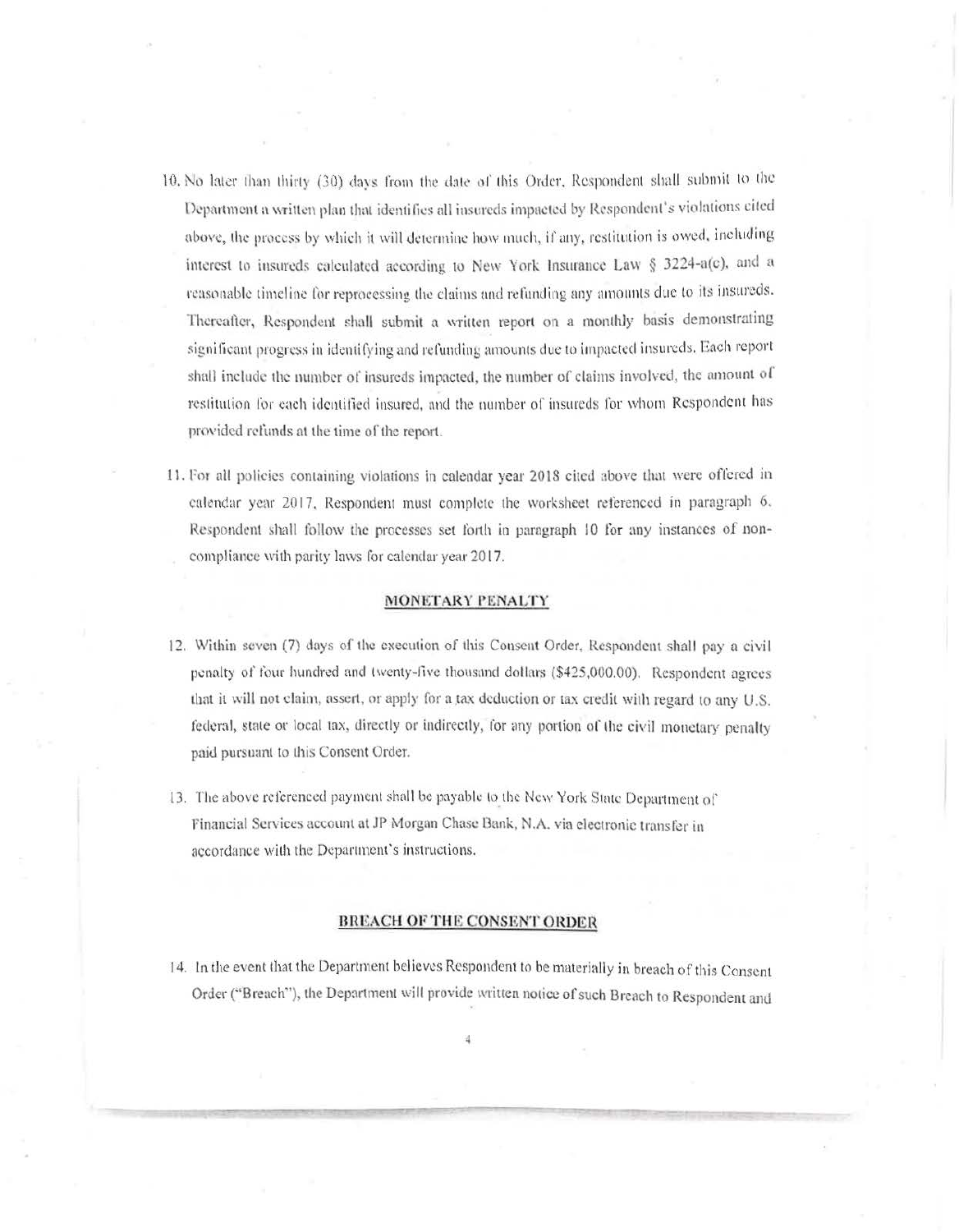Respondent must, within ten (10) business days from the date of receipt of said notice, or on a later date if so determined in the sole discretion of the Department, appear before the Department and have an opportunity to rebut the Department's contention that a Breach has occurred and, to the extent pertinent, to demonstrate that any such Breach is not material or has been cured.

15. Respondent understands and agrees that Respondent's failure to appear before the Department to make the required demonstration within the specified period as set forth herein is presumptive evidence of Respondent's Breach. Upon a finding of Breach, the Department has all the remedies available to it under New York or other applicable laws and may use any and all evidence available to the Department for all ensuing examinations, hearings, notices, orders, and other remedies that may be available under New York or other applicable laws.

## OTHER PROVISIONS

- 16. If Respondent defaults on any of its obligations under this Consent Order, the Department may terminate this Consent Order, at its sole discretion, upon ten (10) days' written notice to Respondent. In the event of such termination, Respondent expressly agrees and acknowledges tliat this Consent Order shall in no way bar or otherwise preclude the Department from commencing, conducting, or prosecuting any investigation, action, or proceeding, however denominated, related to the Consent Order, against Respondent or from using in any way the statements, documents, or other materials produced or provided by Respondent prior to or after the date of this Consent Order, including, without limitation, such statements, documents, or other materials, if any, provided for purposes of settlement negotiations.
- 17. The Department has agreed to the terms of this Consent Order based on, among other things, representations made to the Department by Respondent and the Department's own factual examination. To the extent that representations made by Respondent are later found to be materially incomplete or inaccurate, this Consent Order or certain provisions thereof are voidable by the Department in its sole discretion.

5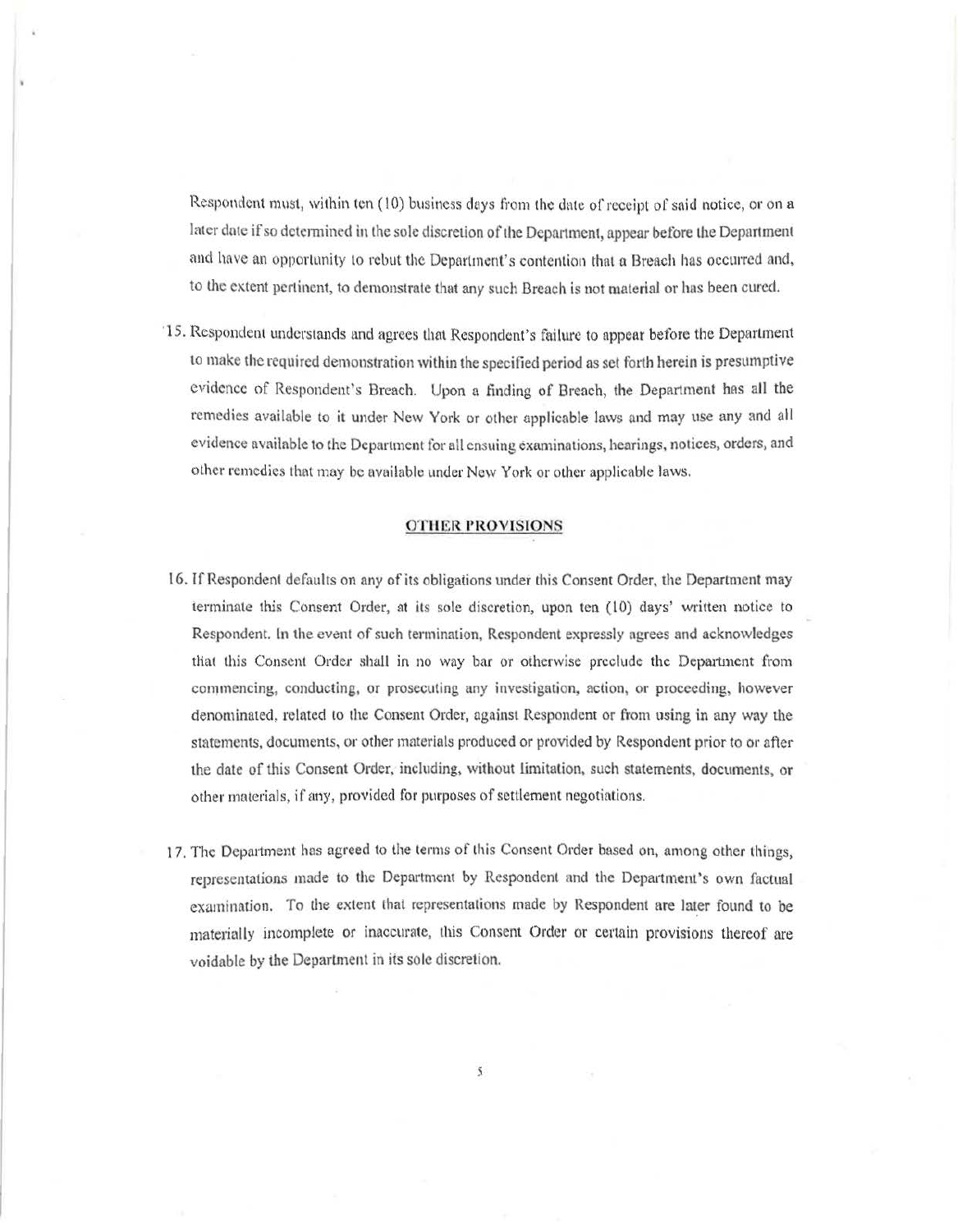- 18. Upon the request of the Department, Respondent shall provide all documentation and information necessary for the Department to verify compliance with this Consent Order.
- 19. All notices, reports, requests, certifications, and other communications to the Department regarding this Consent Order shall be in writing and shall be directed as follows:

If to the Department:

New York State Department of Financial Services One State Street, 19th Floor New York, NY 10004-1511 Attention: My Chi To, Executive Deputy Superintendent for Insurance Email: Mentalhealthparity@dfs.ny.gov

**lf** to the Company:

Wellfleet New York Insurance Company 5814 Reed Road Fort Wayne, IN 46835 Attention: Angela Adams, Vice President & General Counsel, MedPro Group Inc. Email: [Angela.Adams@medpro.com](mailto:Angela.Adams@medpro.com)

- 20. This Consent Order and any dispute thereunder shall be governed by the laws of the State of New York without regard to any conflicts of laws principles.
- 21. Respondent waives its right to further notice and hearing in this matter as to any allegations of past violations up to and including the Effective Date and agrees that no provision of the Consent Order is subject to review in any court or tribunal outside the Department.
- 22. This Consent Order may not be amended except by an instrument in writing signed on behalf of all parties to this Consent Order.
- 23. This Consent Order constitutes the entire agreement between the Department and Respondent relating to the violations identified herein and supersedes any prior communication, understanding, or agreement, whether written or oral, concerning the subject matter of this